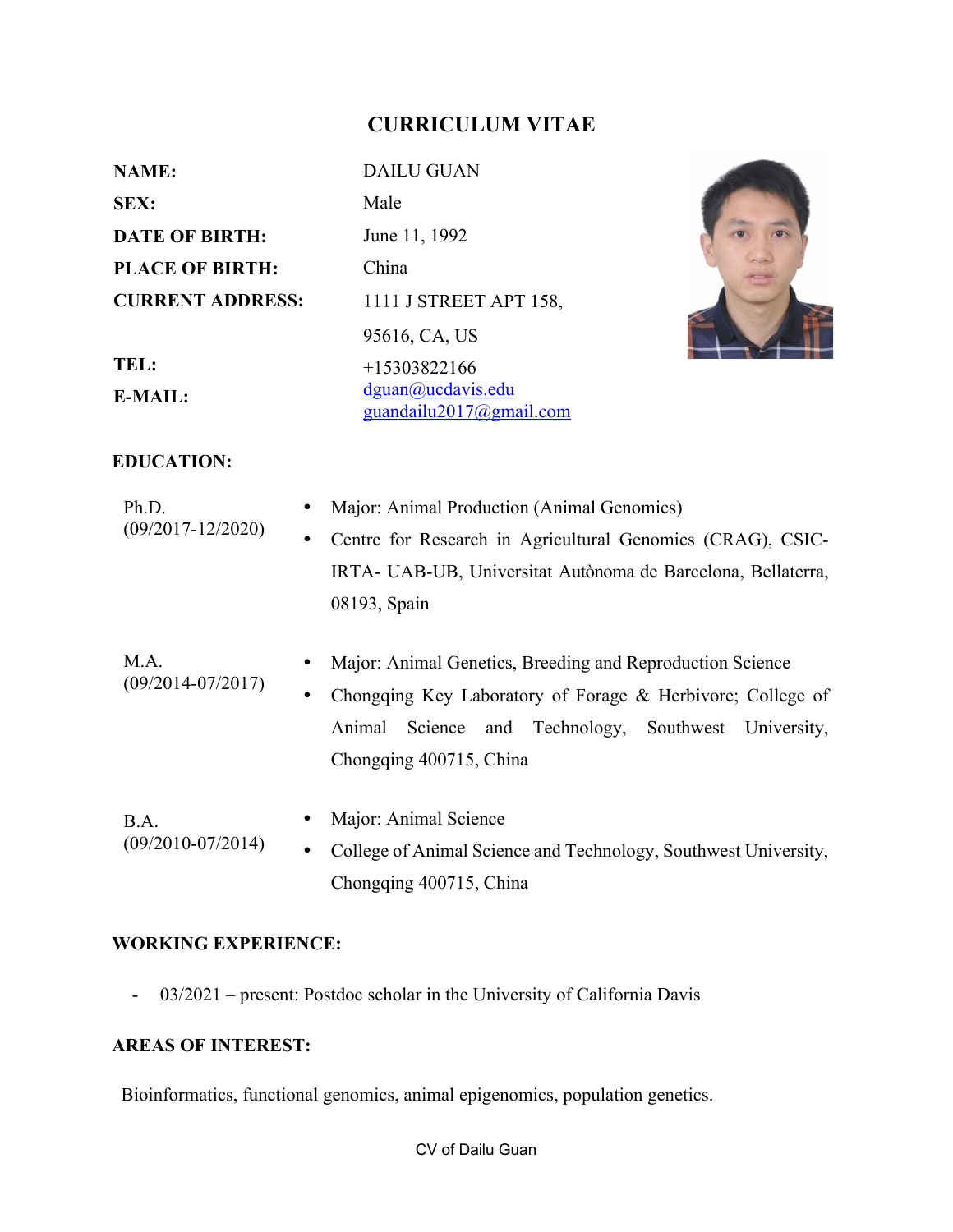#### **PUBLICATIONS:**

- **Guan D**, Martínez A, Luigi-Sierra MG, Delgado JV, Landi V, Castelló A, Fernández Álvarez J, Such X, Jordana J. & Amills M. Detecting the footprint of selection on the genomes of Murciano-Granadina goats. *Animal Genetics*. 2021; https://doi.org/10.1111/age.13113.
- **Guan D**, Castelló A, Landi V, Landi V, Luigi-Sierra MG, Álvarez JF, Cabrera B, Delgado JV, Such X, Jordana J & Amills M. A genome-wide analysis of copy number variation in Murciano-Granadina goats. *Genetics Selection Evolution.* 2020; 52: 44.
- **Guan D,** Landi V, Luigi-Sierra MG, Delgado JV, Such X, CastellóA, Cabrera B, Mármol-Sánchez E, Fernández-Alvarez J, de la Torre Casañas JLR, Martínez A, Jordana J & Amills M. Analyzing the genomic and transcriptomic architecture of milk traits in Murciano-Granadina goats. *Journal of Animal Science and Biotechnology*. 2020; 11: 35.
- **Guan D**, Mármol-Sánchez E, Cardoso TF, Such X, Landi V, Tawari NR & Amills M. Genomic analysis of the origins of extant casein variation in goats**.** *Journal of Dairy Science*. 2019; 102: 5230-5241.
- **Guan D**, Castelló A, Luigi-Sierra MG, Landi V, Delgado JV, Martínez A, Amills M. Estimating the copy number of the agouti signaling protein (*ASIP*) gene in eight goat breeds. *Livestock Science.* 2021; 246:104440.
- **Guan D**, Luo N, Tan X, Zhao Z, Huang Y, Na R, Zhang J & Zhao Y. Scanning of selection signature provides a glimpse into important economic traits in goats (*Capra hircus*). *Scientific Reports*. 2016; 6: 36372.
- Mármol-Sánchez E, Luigi-Sierra MG, Castelló A, **Guan D**, Quintanilla R, Tonda R & Amills M. Variability in porcine microRNA genes and its association with mRNA expression and lipid phenotypes. *Genetics Selection Evolution*. 2021. 53:43. https://doi.org/10.1186/s12711-021-00632-3
- Luigi-Sierra MG, Landi V, **Guan D**, Delgado J, Castello A, Cabrera B, Mármol-Sánchez E, Fernández-Álvarez J, Gomez-Carpio M, Martínez A, Such X, Jordana J & Amills M. A genome-wide association analysis for body, udder and leg conformation traits recorded in Murciano-Granadina goats. *Journal of Dairy Science.* 2020. https://doi.org/10.3168/jds.2020-18461.
- Rovell G, Luigi-Sierra MG, **Guan D**, Sbarra F, Quaglia A, Sarti FM, Amills M & Lasagna E.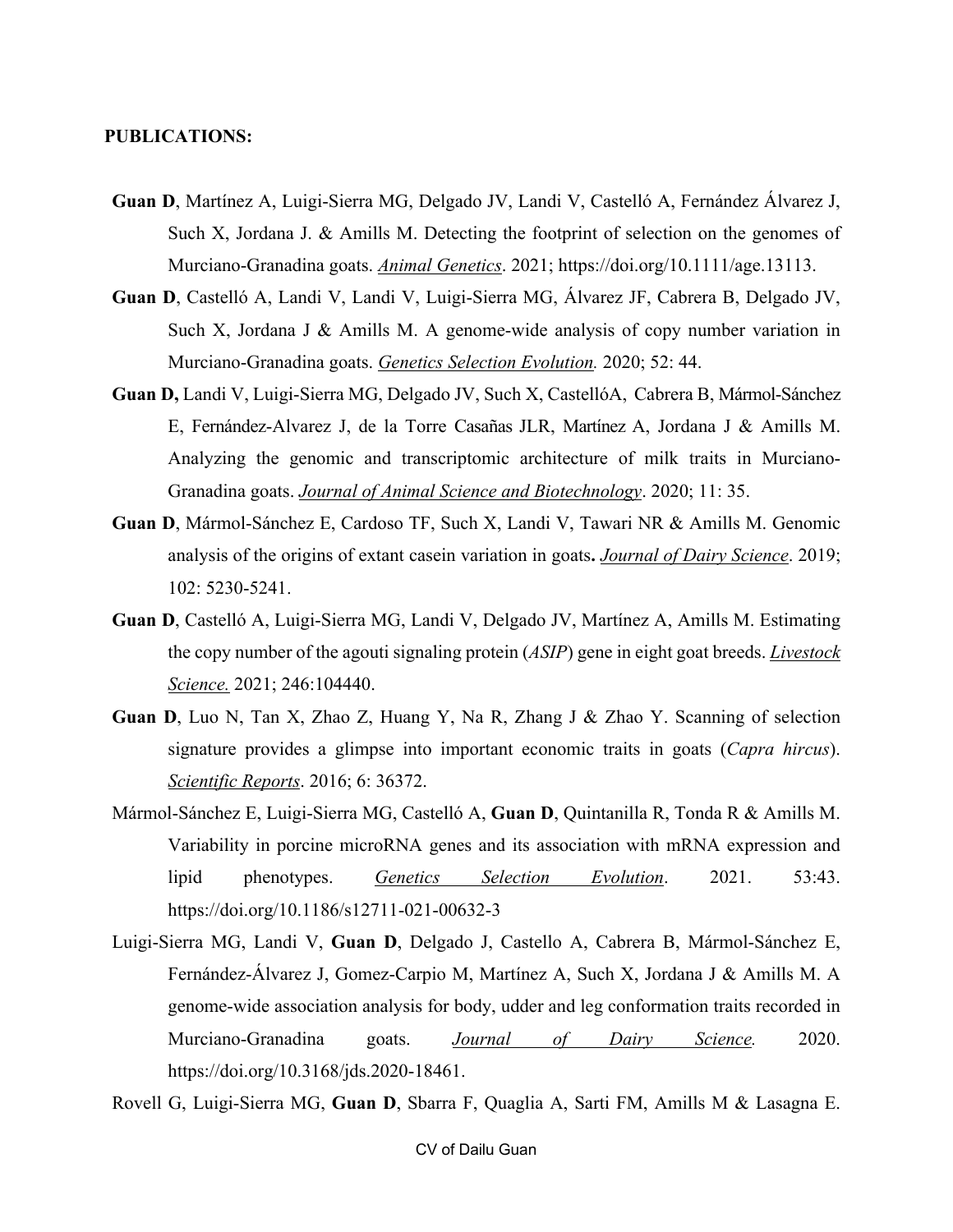Evolution of inbreeding: a gaze into five Italian beef cattle breeds history. *PeerJ*. 2021. 9:e12049 https://doi.org/10.7717/peerj.12049.

- Rovelli G, Luigi-Sierra MG, Ceccobelli S, **Guan D**, Perini F, Sbarra F, Quaglia A; Sarti FM, Amills M, Lasagna E. A genome wide association study for beef production traits in five Italian cattle breeds. *Scientific reports*. 2021 (submitted).
- Liu B, **Guan D**, Zhai X, Yang S, Xue S, Chen S, Huang J, Ren H & Liu X. Selection footprints reflect genomic changes associated with breeding efforts in 56 cucumber inbred lines. *Horticulture Research*. 2019; 6: 127.
- Zhao Y, Xu H, Zhao Z, Na R, Mao J, **Guan D** & Xie C. Polymorphisms of *osteopontin* gene and their association with placental efficiency and prolificacy in goats. *Journal of Applied Animal Research*. 2015; 43: 272-78.

### **ABSTRACTS IN CONFERENCE:**

#### - **Oral presentation:**

"The Chicken Genotype-Tissue Expression (ChickenGTEx): A Comprehensive Atlas of Genetic Regulatory Variants in Chicken Transcriptome", January 8-12, 2022, San Diego, CA, USA., International Plant & Animal Genome XXIX

"Annotation of full-length transcripts including alternative splicing from 19 chicken tissues using Oxford Nanopore long-read sequencing" July 26-30, 2021. 38<sup>th</sup> International Society for Animal Genetics Conference.

### - **Poster presentation:**

"The variability of the *MC1R* gene determines the pigmentation patterns of Murciano-Granadina goats". June 3-5, 2020. Madrid, Spain. XX National Meeting of Animal Genetic Improvement.

"A genome-wide association analysis for dairy traits in Murciano-Granadina goats". July 7- 12, 2019. Lleida, Spain. 37th International Society for Animal Genetics Conference.

"Mapping copy number variation in Murciano-Granadina goats". July 7-12, 2019. Lleida, Spain. 37<sup>th</sup> International Society for Animal Genetics Conference.

"Transcriptional profile of mammary gland tissue during lactation in Murciano-Granadina goats". May 7-8, 2019. Zaragoza, Spain. XVIII Conference on Animal Production.

"Characterizing the diversity of caprine casein genes through the analysis of genomic data